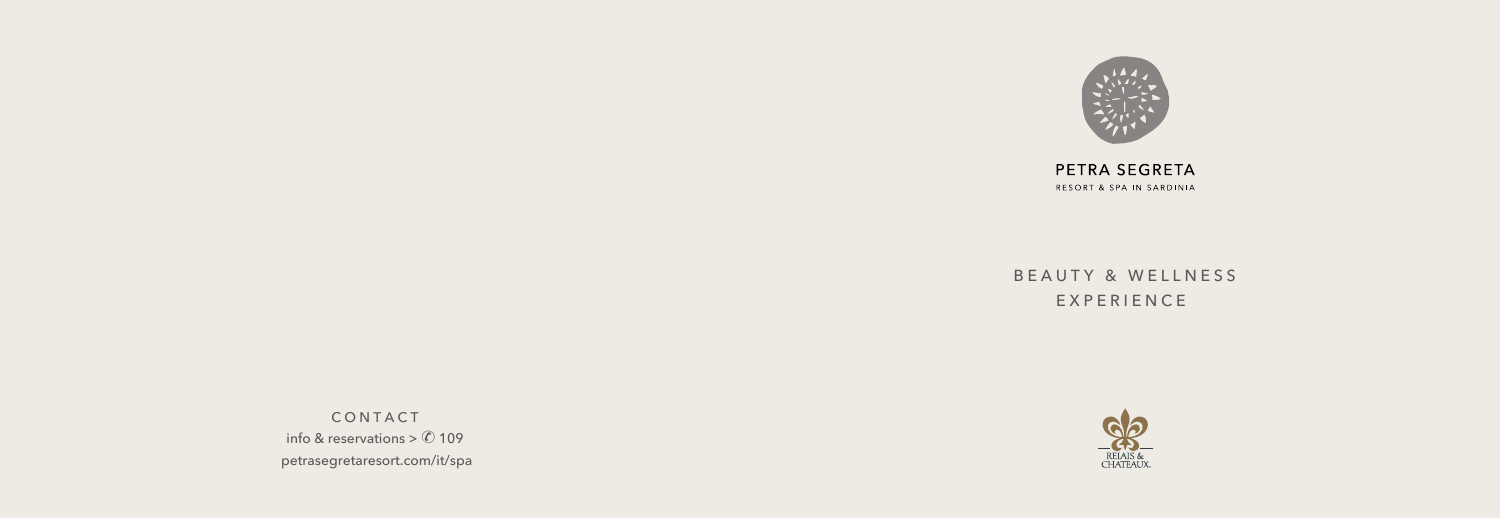The first step to maintaining health and harmony is to eliminate stresses and pollution. Our spa offers a pathway of purification with a sauna and Turkish bath, and regeneration through chromotherapy in our sensory showers. Each experience promotes relaxation and rebalancing of energy levels.

# **THERMARIUM**

*Where time stands still*

#### LACONICUM Sauna

#### **A warm, cleansing embrace**

The dry environment with a temperature of about 70°C encourages deep detoxification, boosts circulation and relaxes the muscles. To fully benefit from the purifying properties, we recommend alternating ten minutes in the sauna with a regenerating cold shower.

#### CALIDARIUM Turkish bath

#### **Scented steam bath**

The warm and humid environment, at a temperature of 40°C, rapidly relieves stresses and tension, promoting restfulness. The warm steam can help breathing and, promotes the elimination of toxins via perspiration, leaving skin noticeably more supple and radiant.

#### LACONICUM MEDITERRANEUM Mediterranean Sauna **The philosophy of the ancient Roman baths**

The Roman pathway to perfect well-being uses moderate temperatures of between 40 to 50°C and around 40% humidity. The gradual release of perspiration promotes the slow expulsion of toxins and stimulates the production of endorphins, for a perfect state of well-being.

#### FRIGIDARIUM Sensory showers and chromotherapy **Awakening of the senses**

Ideal after the sauna and Turkish bath, the different types of water jet complete the circuit of regeneration, toning and giving energy and vitality to the entire body using colours, fragrances and water and light effects.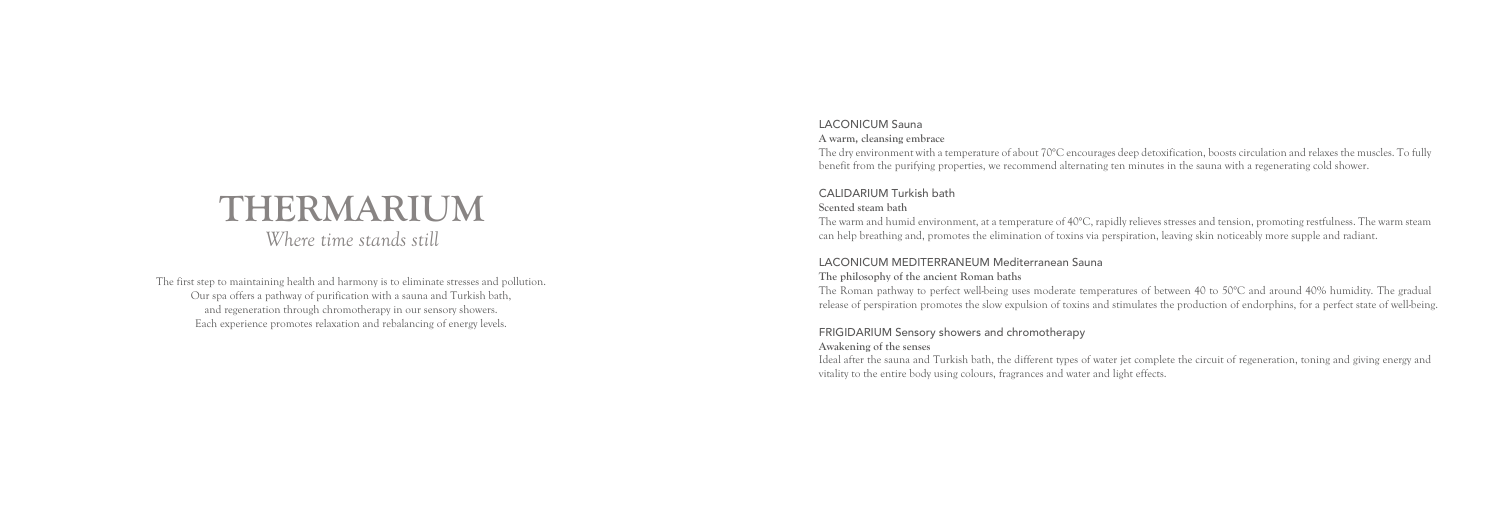# **SPA PATHWAYS**

### FULL BODY TREATMENTS

Heated by the gentle flame of a scented candle, shea butter envelops and nourishes the whole body. Absorbed through relaxing and toning massage to ensure maximum hydration for the skin. The benefits of massage are combined with sensations of warmth, softness and brightness of the skin, for a wonderful sense of serenity.

## LYMPHATIC DRAINAGE MASSAGE  $50' \mid \text{€ } 140,00$

Vodder Manual Lymph Drainage: this gentle but extremely effective method promotes the drainage of fluid by working on lymphatic stagnation, with the consequent elimination of toxins. This massage, using a specific pressure, follows the slow rhythm of lymphatic circulation around the body, reducing swelling and combatting water retention. Useful in the treatment of cellulite, swollen legs and acne.

#### DEEP TISSUE MASSAGE  $50' \mid \text{€ } 140,00$

Massage based on a wide range of specific movements that deeply reactivate blood and lymphatic circulation, and have a detoxifying, oxygenating and revitalising effect. Balances cellular metabolism, improving tissue tone, slowing down the aging processes and reducing blemishes. Helps to prevent or relieve disorders related to circulation and counteracts the early stages of cellulite and localised adiposity.

#### SPORTS MASSAGE  $50' | \in 140,00$

## RELAXING MASSAGE  $50' \mid \text{\large\ensuremath{\in}}\, 140,00$ A technique that uses gentle movements to stimulate lymphatic circulation and provide well-being for mind, body and spirit. REGENERATING MASSAGE  $50' \mid \text{€ } 140,00$ An ideal treatment after sunbathing. Shea butter and a note of menthol provide the body with deep hydration and a refreshing sensation.

## CANDLE MASSAGE  $50' \mid \text{€ } 140,00$

A technique that, combined with the use of anti-fatigue essential oils, relieves pain and increases blood flow.

#### CALIFORNIAN MASSAGE  $50' \mid \in 140,00$

A wonderful technique that uses fluid and continuous movements to create a delightful harmony between mind, body and spirit.

## LOMI LOMI NUI  $50' \mid \in 140,00$

An ancient technique using strokes evocative of waves that create a perfect synergy between mind, body and nature.

#### THAI OIL MASSAGE  $50' \mid \in 140,00$

A specific massage technique that involves the use of special oils combined with manipulation of the body through passive stretching and very delicate strokes.

Treatment performed using deep pressure across the entire muscle tissue to release contractures and relieve tension.

#### ANTI-CELLULITE MASSAGE  $50' \mid \in 140,00$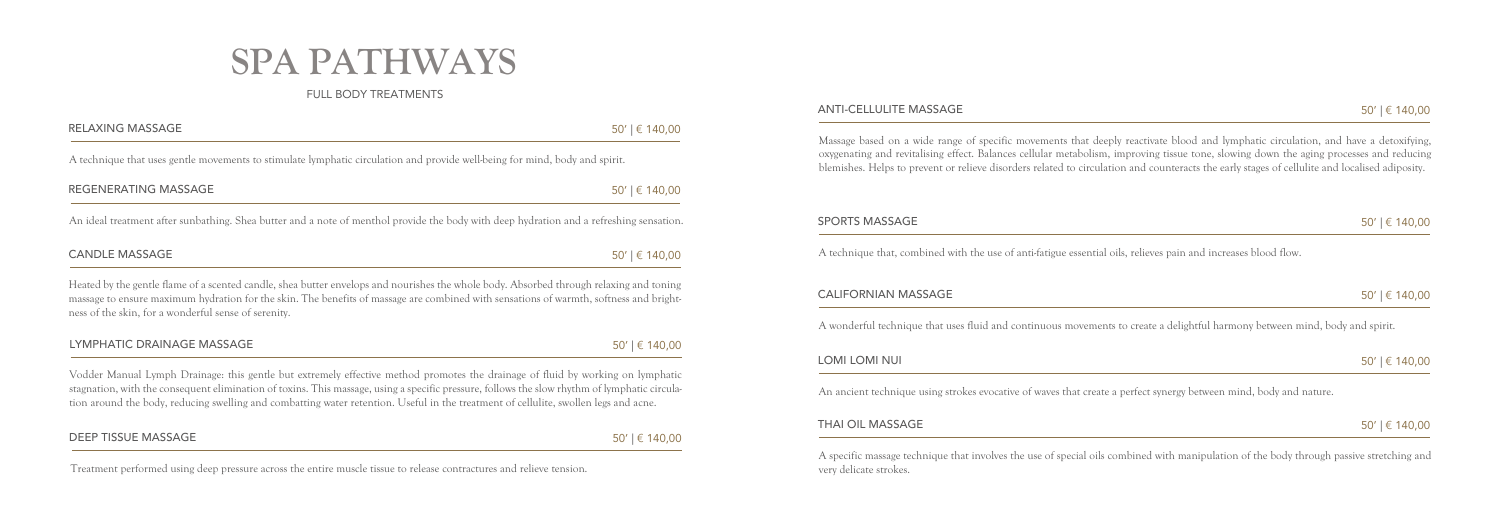# **AYURVEDA BODY TREATMENTS**

This therapeutic treatment slows degenerative processes and improves resistance to stress. It calms the mind and boosts the immune system as well as the body's self-healing power. Helpful in resolving problems related to insomnia, fatigue, digestion, tension and tightness of the spine. The aim of Abhyanga is to bring harmony to the biological elements within every human body, eliminate physical and mental toxins, create a positive emotional flow and elevate the spirit. Oils are used to lubricate and strengthen muscles and joints, fortify and tone tissues, and leave skin nourished and glowing.

Soft lighting and slow, delicate movements make for a ritual composed of gentle sensations and well-being. Time slows down, leaving room for deep and engaged emotions. Unique moments to share as a couple, enveloped by the enchanting aromas of natural essences.

## SHIATSU MASSAGE 50' | € 140,00 su richiesta

### REFLEXOLOGY  $40' | \in 120,00$  on request

Regenerating massage that relieves all types of muscular tension in the neck and back.

## $\mathsf{ZEN}\text{ MASSAGE}$  and  $40' \mid \mathsf{E}\text{ 120,00}$

Massage technique with gentle pressure to re-energise and relieve stiffness in the neck, back and face.

#### $CIRCULATORY MASSAGE$  40'  $\parallel$   $\in$  120,00

A technique that helps to stimulate and balance the circulatory system, favouring the oxygenation of cells and organs, eliminating waste that has accumulated in the tissues of the lymphatic system.

A Japanese technique that involves lengthening motions and deep pressure to achieve a state of physical and mental well-being.

#### COUPLE'S MASSAGE  $50' \mid \text{\large{$\epsilon$}}\, 280,00$

An alternative medicine practice using pressure points and massage on the sole of the foot, with the aim of alleviating symptoms located in other parts of the body.

## $ABHYANGA\,MASSAGE$  50' |  $\in$  140,00

#### PARTIAL TREATMENTS

#### BACK AND NECK  $40' \mid \epsilon \mid 120,00$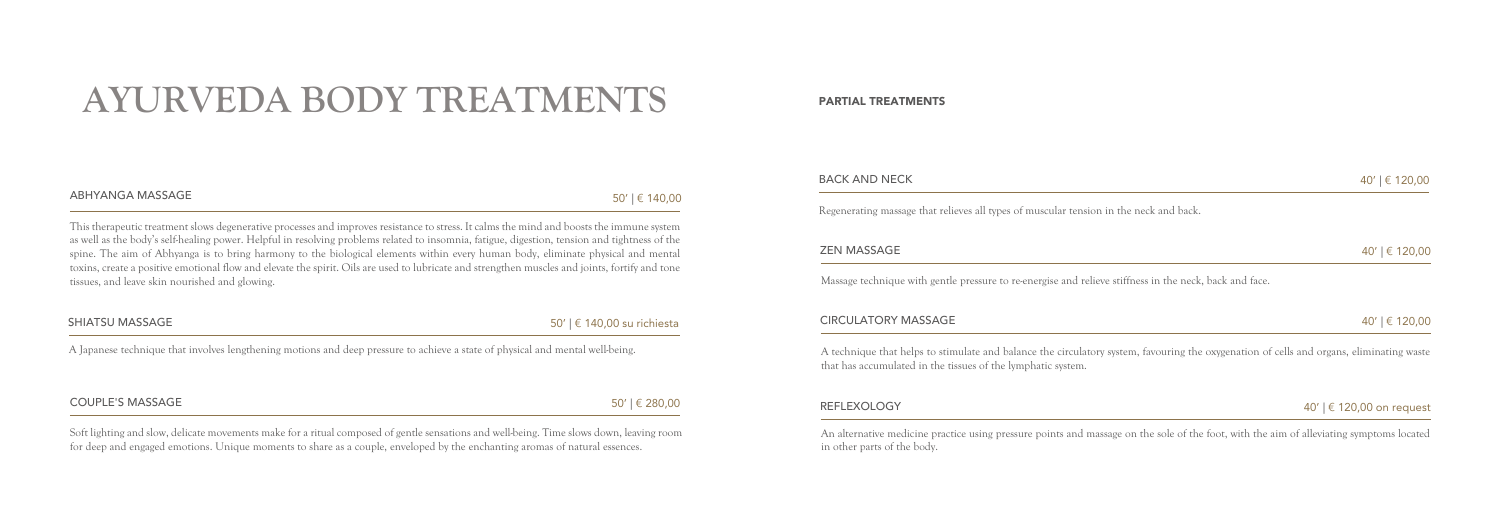ON REQUEST WITH RESERVATION

# **YOGA** *Improve your energy levels, start the day off beautifully*

| ODAKA - VINYASA (DYNAMIC YOGA)                                                                                                                                                                                                                  | $60'$   $\in$ 130,00 |
|-------------------------------------------------------------------------------------------------------------------------------------------------------------------------------------------------------------------------------------------------|----------------------|
| An innovative style of yoga inspired by the flow of the ocean and its waves. An Odaka yoga practice is as fluid as water and helps the body<br>adapt to its multiple forms. The lesson is suitable for those who already practice dynamic yoga. |                      |
| <b>YIN YOGA</b>                                                                                                                                                                                                                                 | $60'$   $\in$ 130,00 |

A gentle style of yoga that does not actively strain the muscular system. In this practice, it is very important to allow your body the time necessary to reach the position thanks to controlled, deep breathing.

| NIDRA YOGA | 45′   € 130,00 |
|------------|----------------|
|------------|----------------|

Closer to meditation than yoga. The entire lesson takes place lying down, listening to the voice of the teacher who goes through each part of the body in order to reach a state of deep awareness.

#### $I$ INDIVIDUAL LESSONS 60' |  $\in$  130,00

GROUP LESSONS 2 people  $60' | \epsilon 65,00$  per person

GROUP LESSONS 3+ people  $60'$  |  $\in$  65,00 per person

#### ON REQUEST FROM 9 TO 10 A.M. AND FROM 6 TO 7 P.M.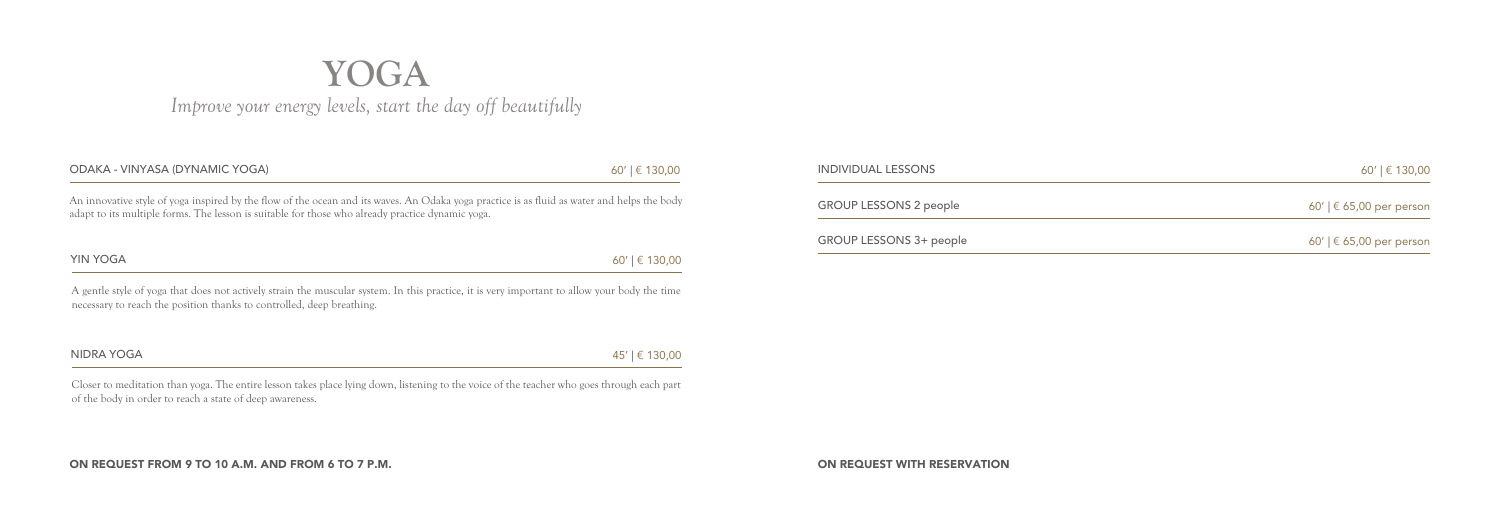

# **BEAUTY RITUALS FOR THE FACE**

#### FACIAL CONNECTIVE TISSUE MASSAGE 40' I € 120,00

A superb massage performed with strong movements focusing on the connective tissue, for a regenerating action and an immediate and lasting lifting effect.

#### ILLUMINATING FACIAL TREATMENT  $40'$  |  $\in$  120,00

Facial including a deeply exfoliating treatment, followed by a regenerating and illuminating massage.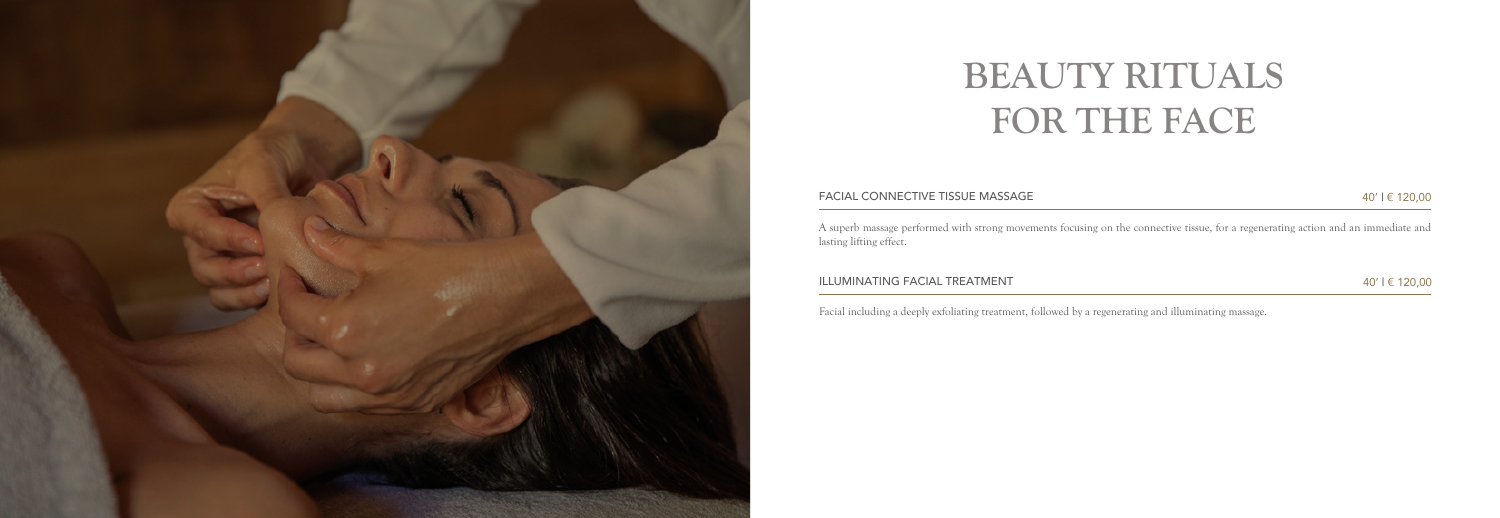The Petra Segreta Hammam allows you to give yourself over to the magical indulgence of this ancient tradition. The circuit unfolds in a multisensory environment and includes purification of the entire body, in order to leave the skin incredibly soft. Savonage body washing takes place in the Tepidarium, an excellent ally for a purified, velvety soft and regenerated epidermis. Black soap is worked into a paste with deeply purifying properties, which turns into an enveloping natural lather when applied to damp skin. This is followed by a session in the Calidarium (hammam), where the steam eliminates toxins, stimulating an intense process of exfoliation and purification of the skin. We then return to the Tepidarium, where an exfoliating gommage is carried out with the traditional kessa glove: with this deep cleansing of the body the skin is reborn, glowing with a new brightness. The ritual ends with an invigorating and regenerating experience through one of our massages.

The Petra Segreta Hammam allows you to give yourself over to the magical indulgence of this ancient tradition. The circuit unfolds in a multisensory environment and includes purification of the entire body, in order to leave the skin incredibly soft. Savonage body washing takes place in the Tepidarium, an excellent ally for a purified, velvety soft and regenerated epidermis. Black soap is worked into a paste with deeply purifying properties, which turns into an enveloping natural lather when applied to damp skin. This is followed by a session in the Calidarium (hammam), where the steam eliminates toxins, stimulating an intense process of exfoliation and purification of the skin. We then return to the Tepidarium, where an exfoliating gommage is carried out with the traditional kessa glove: with this deep cleansing of the body the skin is reborn, glowing with a new brightness. The ritual ends with a sensory shower with chromotherapy

#### HAMMAM AND MASSAGE RITUAL  $50' \mid \text{\&} 240,00$

## **HAMMAM** *Bellezza e purificazione dal Marocco*

## $HAMMAM$  RITUAL  $50' \mid \text{\&} 100,00$

2 Body exfoliations

2 Relaxing aromatic massages

1 Facial illuminating treatment

1 Facial connective tissue massage

LIGHT DETOX - ALSO AVAILABLE FOR COUPLES 3 DAYS - 80' | € 750,00

3 Body exfoliations 3 Therapeutic mud treatments 3 Wraps 3 Toning massages 3 Hydrating facial treatments

#### PURIFYNG & OXYGENATING 2 DAYS - 80' | € 550,00

# **WELLNESS PACKAGES**